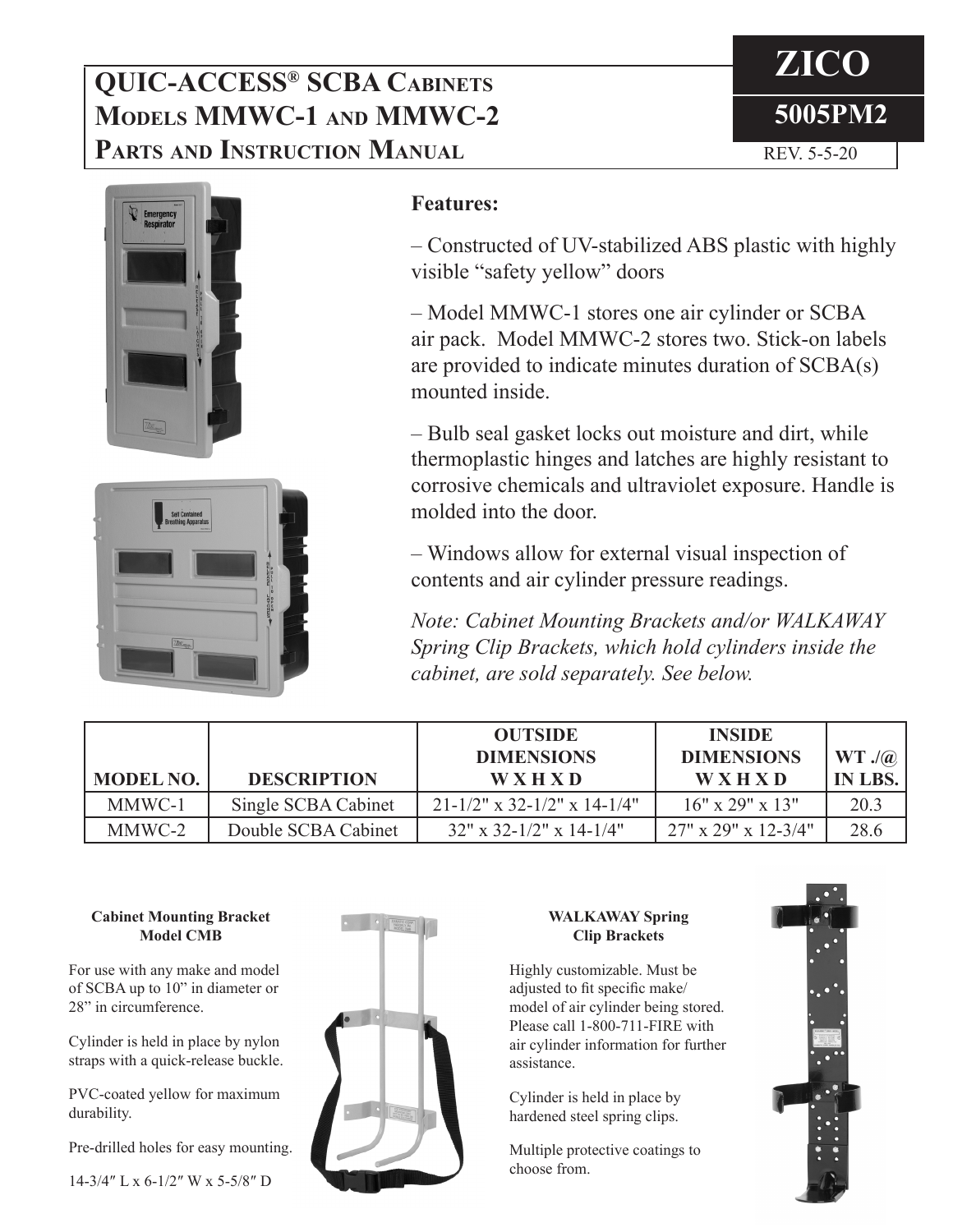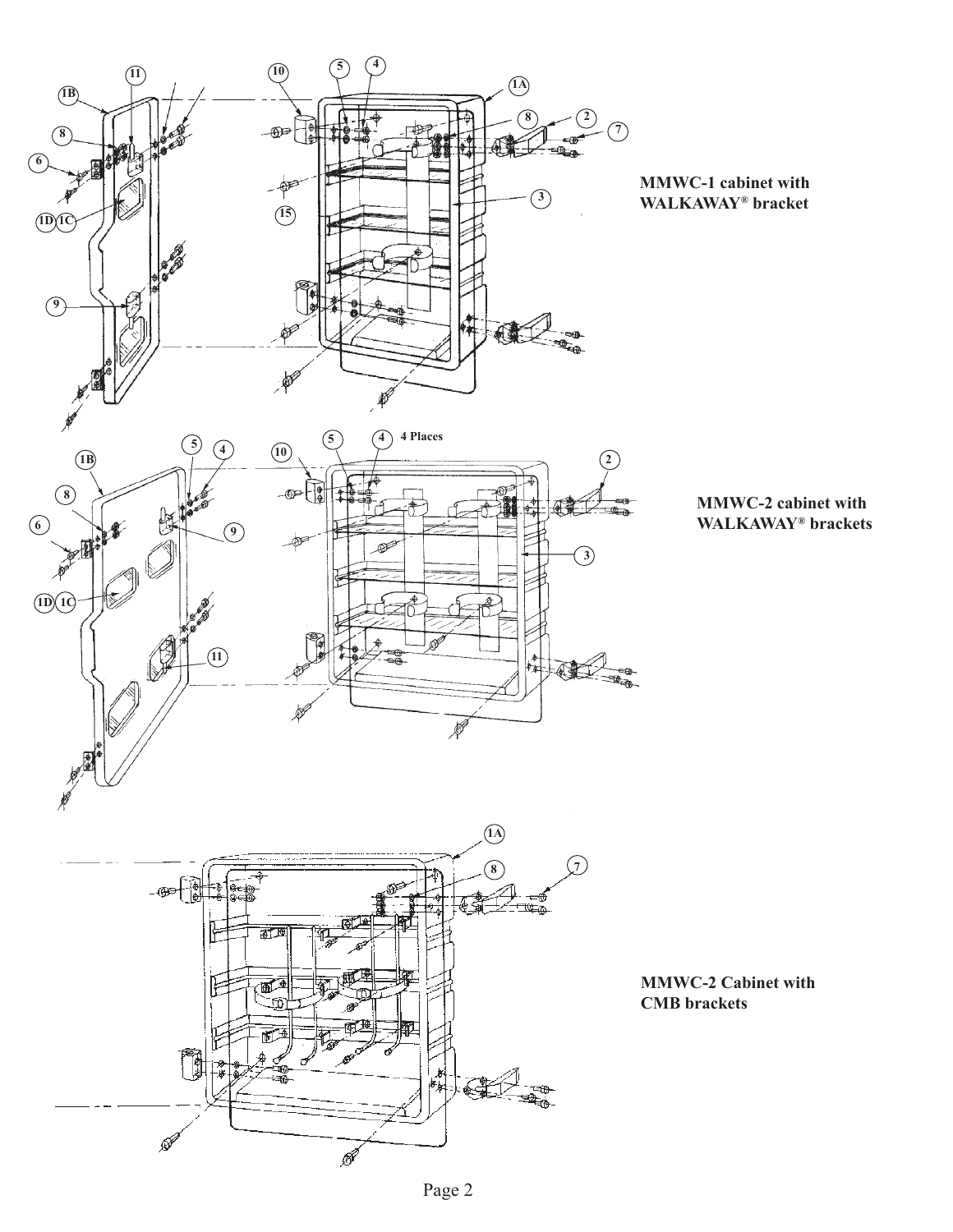| <b>ITEM</b>    |                                                  |              |                |
|----------------|--------------------------------------------------|--------------|----------------|
| NO.            | <b>DESCRIPTION</b>                               | PART NO.     | QTY.           |
| $\mathbf{1}$   | Cabinet, door & windows                          | 5005-110-105 | 1              |
| 1A             | Cabinet, molded ABS                              | 5005-110-109 | $\mathbf{1}$   |
| 1B             | Door, molded ABS                                 | 5005-110-110 | $\mathbf{1}$   |
| 1 <sup>C</sup> | Window, clear polycarbonate                      | 5005-110-107 | $\overline{2}$ |
| 1D             | 3M adhesive for window                           | 5005-000-120 | 1 tube         |
| $\overline{2}$ | Latch, ABS                                       | 5005-000-130 | $\overline{2}$ |
| $\overline{3}$ | Gasket, bulb seal                                | 5005-000-125 | 1              |
| $\overline{4}$ | $1/4 - 20 \times 7/16$ pan hd m/s                | 9110-212507  | 8              |
| 5              | 1/4 ID flat washer                               | 9114-112500  | 8              |
| 6              | 3/16 pop rivet, .188/.250                        | 9260-001802  | $\overline{4}$ |
| $\overline{7}$ | 3/16 pop rivet, .375/.500                        | 9260-001806  | 6              |
| 8              | .191 ID flat washer                              | 9114-101800  | 10             |
| 9              | Hinge attached to door                           | 5005-000-115 | $\overline{2}$ |
| 10             | Hinge attached to cabinet                        | 5005-000-116 | $\overline{2}$ |
| 11             | $1/4 \times 3 - 1/4$ drive pin                   | 9045-112552  | 1              |
| 14             | Label, 15-30-45-60 minute                        | 5005-000-150 |                |
| 16             | Opt. Label, "Emergency Respirator"               | 5005-000-160 |                |
|                | Opt. Label, "Emergency Equipment"                | 5005-000-165 |                |
|                | Opt/ Label. "Protective Clothing"                | 5005-000-170 |                |
|                | Opt. Label, " Self Contained Breathing Apparatus | 5005-000-175 |                |

## **I. SCBA Bracket Installation Instructions**

*Note: A mounting bracket is required in order to securely store an air cylinder or air pack inside of an MMWC cabinet. Sold separately, see Page 1 for details.*

- 1. Secure each air cylinder/air pack in its designated SCBA bracket (CMB or WALKAWAY)
- 2. Place complete cylinder/pack and bracket into the cabinet. Position so that each cylinder valve assembly rests upon the bottom shelf.
	- a. If only one SCBA is to be stored, center the bracket in the cabinet
	- b. If using the MMWC-2, two air packs may be mounted side-by-side, an air pack and a spare cylinder, or two spare cylinders
- 3. When satisfied with layout and positioning, mark the position of the bracket(s) within the cabinet, then remove the cylinders/packs and set them aside.
- 4. Return brackets to their marked positions, then, using the bracket(s) as a stencil/guide, mark the location of the mounting holes on the back of the cabinet. Remove brackets.
	- a. At least two mounting holes must fall on the raised "ribs" in the molded plastic
	- b. For WALKAWAY brackets, mark a minimum of two mounting holes (5/16" holes down the center of the backplate)
	- c. For CMB brackets, mark the location of at least four of the bracket's pre-drilled, 5/16" holes
- 5. Drill 5/16" holes in the cabinet where previously marked.
- 6 Mount the brackets to the cabinet with 1/4-20 hardware (not included). Bolt head should be on inside of the cabinet.